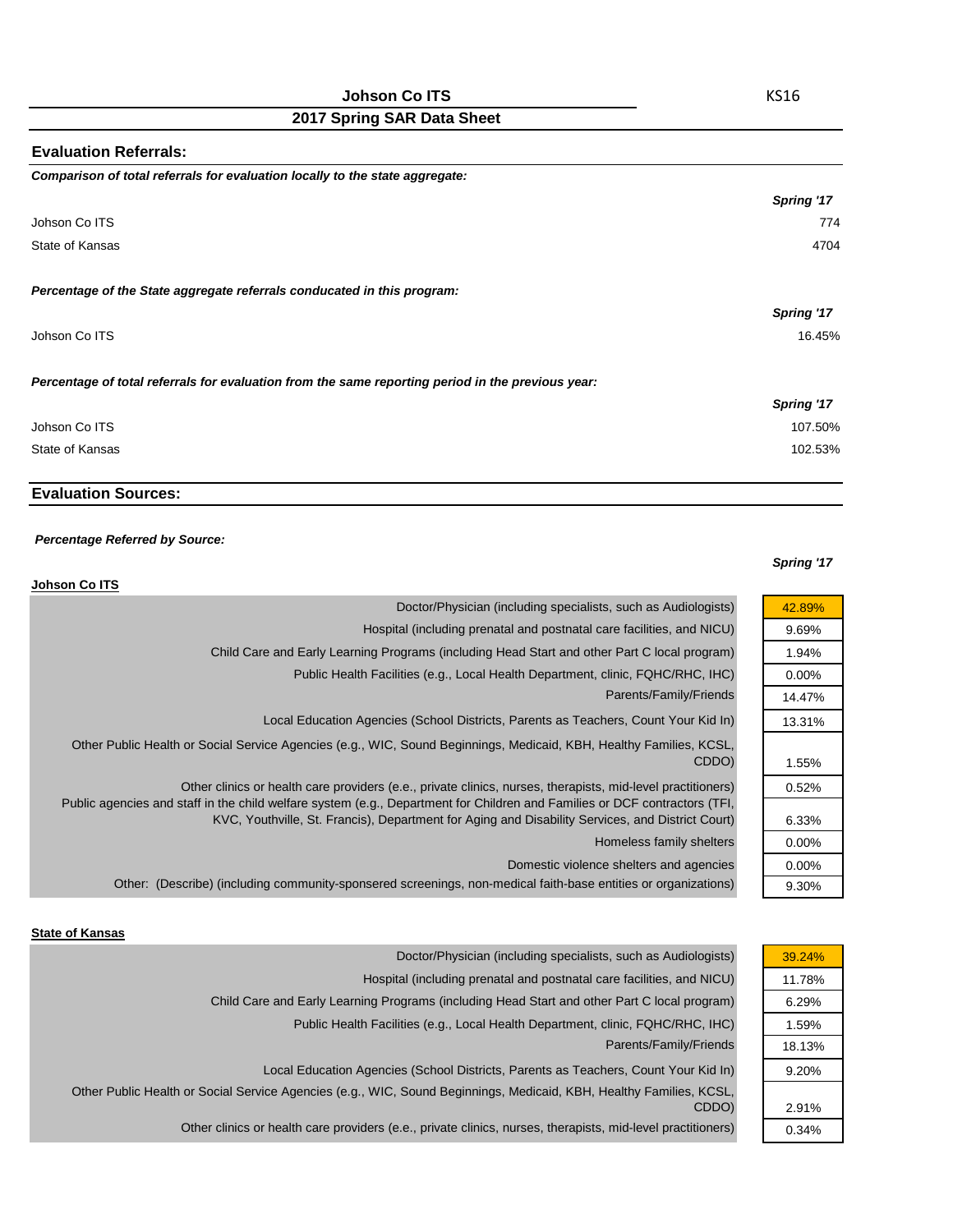| KVC, Youthville, St. Francis), Department for Aging and Disability Services, and District Court)               | 7.99%                     |
|----------------------------------------------------------------------------------------------------------------|---------------------------|
| Homeless family shelters                                                                                       | 0.02%                     |
| Domestic violence shelters and agencies                                                                        | 0.00%                     |
| Other: (Describe) (including community-sponsered screenings, non-medical faith-base entities or organizations) | 2.49%                     |
| Total referred but not evaluated:                                                                              |                           |
| Johson Co ITS<br>State of Kansas                                                                               | Spring '17<br>177<br>1583 |
| Percentage of referrals that were not evaluated:                                                               | Spring '17                |
| Johson Co ITS<br>State of Kansas                                                                               | 22.87%<br>33.65%          |
| Percentage of reasons for not completing evaluations:                                                          |                           |
|                                                                                                                | Spring '17                |
| Johson Co ITS                                                                                                  |                           |
| <b>Family Declined</b>                                                                                         | 11.86%                    |
| Moved                                                                                                          | 3.95%                     |
| <b>Could Not</b><br>Locate Family                                                                              | 10.73%                    |
| In Process                                                                                                     | 73.45%                    |
| Other                                                                                                          | 0.00%                     |
|                                                                                                                |                           |

**State of Kansas** 

Family Declined 24.64% Could Not Locate Family 22.17%



**Timelines:**

#### *Percentage of referrals not meeting seven-day timeline:*

|                                                               | <b>Spring '17</b> |
|---------------------------------------------------------------|-------------------|
| Johson Co ITS                                                 | 0.00%             |
| State of Kansas                                               | $0.00\%$          |
| Percentage of IFSPs not developed within the 45-day timeline: |                   |
|                                                               | <b>Spring '17</b> |
| Johson Co ITS                                                 | 19.24%            |
| State of Kansas                                               | 19.17%            |

### **Local Program Proportionate Size Comparison:**

| <b>Six-Month Cumulative Count</b> |            |
|-----------------------------------|------------|
|                                   | Spring '17 |
| Johson Co ITS                     | 1282       |
| State of Kansas                   | 7314       |